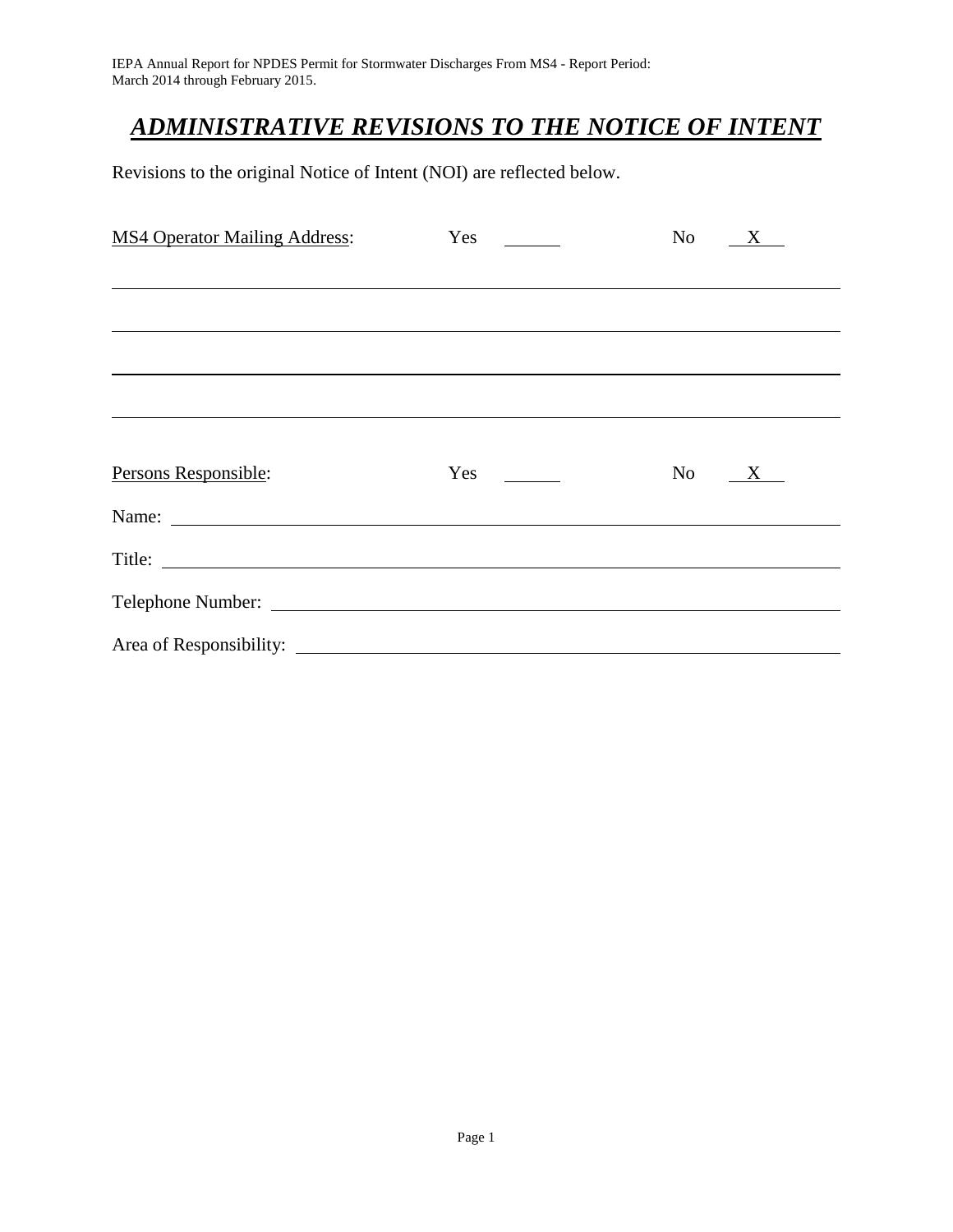### *Introduction*

In 2003, St. Clair County (County), Illinois and its communities created a Co-Permittee Group to join forces in complying with the National Pollutant Discharge Elimination System (NPDES) for Municipal Separate Storm Sewer Systems (MS4) Phase II requirements. As stated in the original 2003 Notice of Intent (NOI), the County and the Co-Permittee communities were to pool resources and work together to comply with the commitments made within the NOI for the benefit of all within the County.

The Co-Permittee Group was active during this reporting period. Significant progress was made sharing Best Management Practices (BMPs) for document retention, operation procedures, and maintenance activities.

### *Best Management Practice (BMP) Summary of 2014-2015 Activities*

In 2003, each member of the Co-Permittee Group submitted a NOI in compliance with the first 5-year cycle. In 2008, a NOI was submitted in compliance with the next 5-year cycle, as written in the first MS4 permit. The 2009 NOI was submitted in compliance with additional requirements in the second MS4 permit. In 2013, a new NOI was submitted for the next 5-year cycle and was in place starting in March, 2014. As stated in the 2003, 2008, 2009, and 2013 NOIs, each Co-Permittee Member identified certain activities to comply with the Phase II requirements. Below is an abbreviated summary of the BMPs that were written in the NOI for each of the minimum control measures.

#### **March 2014-February 2015:**

- 1) **A.1-** Stormwater brochures for businesses, homeowners, children, and green infrastructures were to be promoted and displayed by each community in a public place.
- 2) **A.4-** St. Clair County sponsored a booth at the County Fair and distributed the stormwater and green infrastructure brochures.
- 3) **A.5** Co-Permittee Members distributed educational materials to schools in their communities. The amount of material distributed was to be tracked by the communities.
- 4) **B.3** The Co-Permittee Group met two (2) times to review upcoming permit requirements, notice of intent, review stormwater management program, operations training, and to develop and submit the Annual Report.
- 5) **B.6-** St. Clair County continued to promote programs related to stormwater activities. The community tracked its participation.
- 6) **C.1-** Co-Permittee Members updated any new or revised storm sewers and performed stream observations at bridge inspections.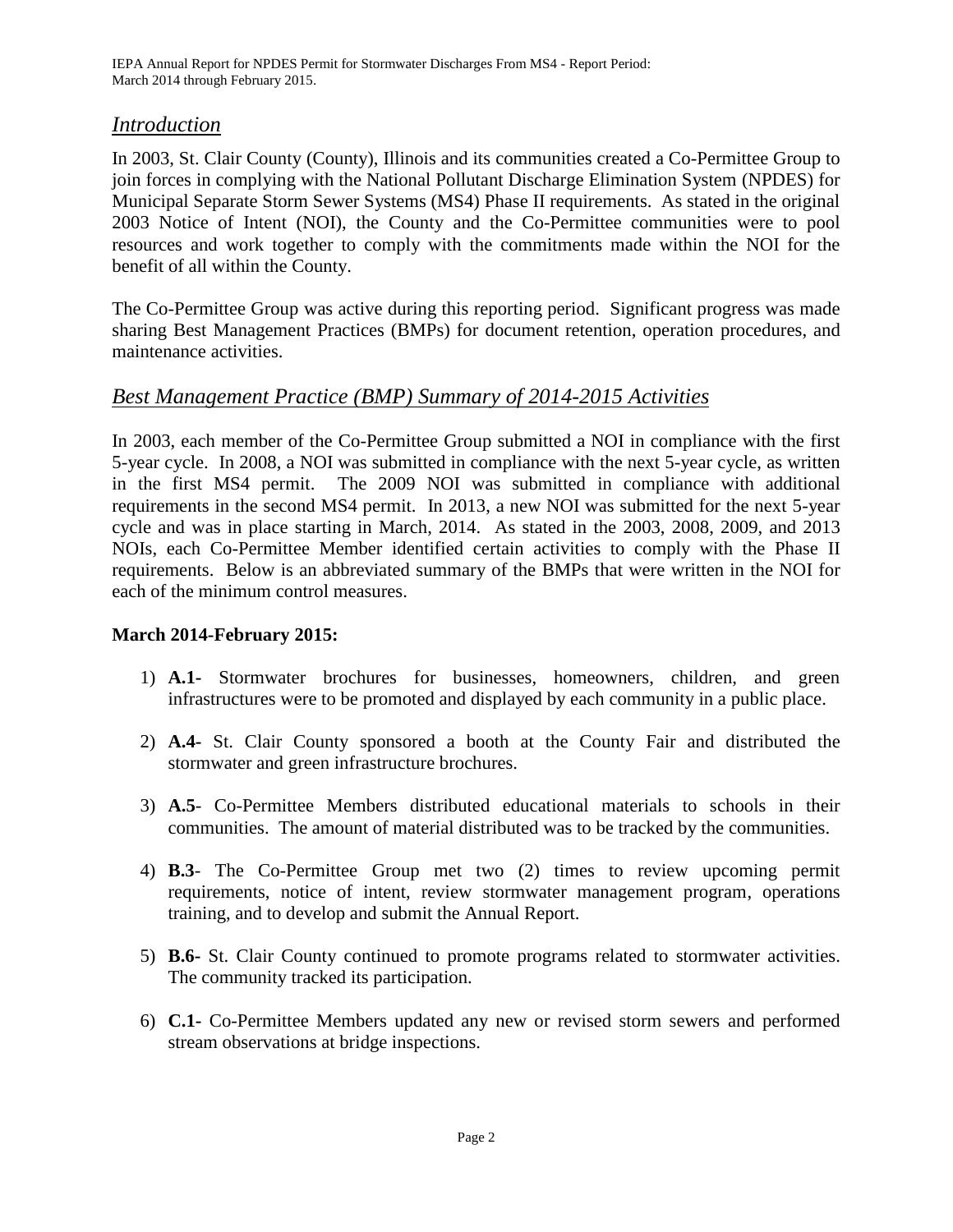IEPA Annual Report for NPDES Permit for Stormwater Discharges From MS4 - Report Period: March 2014 through February 2015.

- 7) **C.2, 9-** Communication brochures were distributed to the community. Co-Permittee Members discussed any known illicit discharge ordinance compliance issues in the communities.
- 8) **C.5-** A survey of previously installed stencils was to be performed as well as replacing or placing any that needed inlet stencils.
- 9) **D.1, E.2, D.4, E.4-** Community stormwater ordinances were to be updated, if needed.
- 10) **D.5-** St. Clair County continued to maintain a stormwater hotline number to address public concerns related to stormwater issues. County tracked and reported the number of calls.
- 11) **D.6, E.5-** Inspector training was to be held this year for the Co-Permittee group but since there was a lack of need for the training, it was agreed upon by the Co-Permittee group to not hold the training. Any training needed was to be done within the community.
- 12) **F.1-** The Co-Permittee held an Operations Training class. Topics included a review of the Best Management Practices, Good Housekeeping, and a review of some of the public awareness BMPs other communities use.
- 13) **F.6-** Communities reviewed operating procedures and BMPs and modified if necessary.

The following pages highlight changes made to the BMPs from the NOI, BMP status, and activities planned for the next reporting year. Additional information is also provided from the County and each Community.

It is to be noted that some BMPs will continue on to the next NOI, but some will be stopped and others added to fulfill the requirements of the permit. The 2014-2019 NOI can be found on the IEPA website.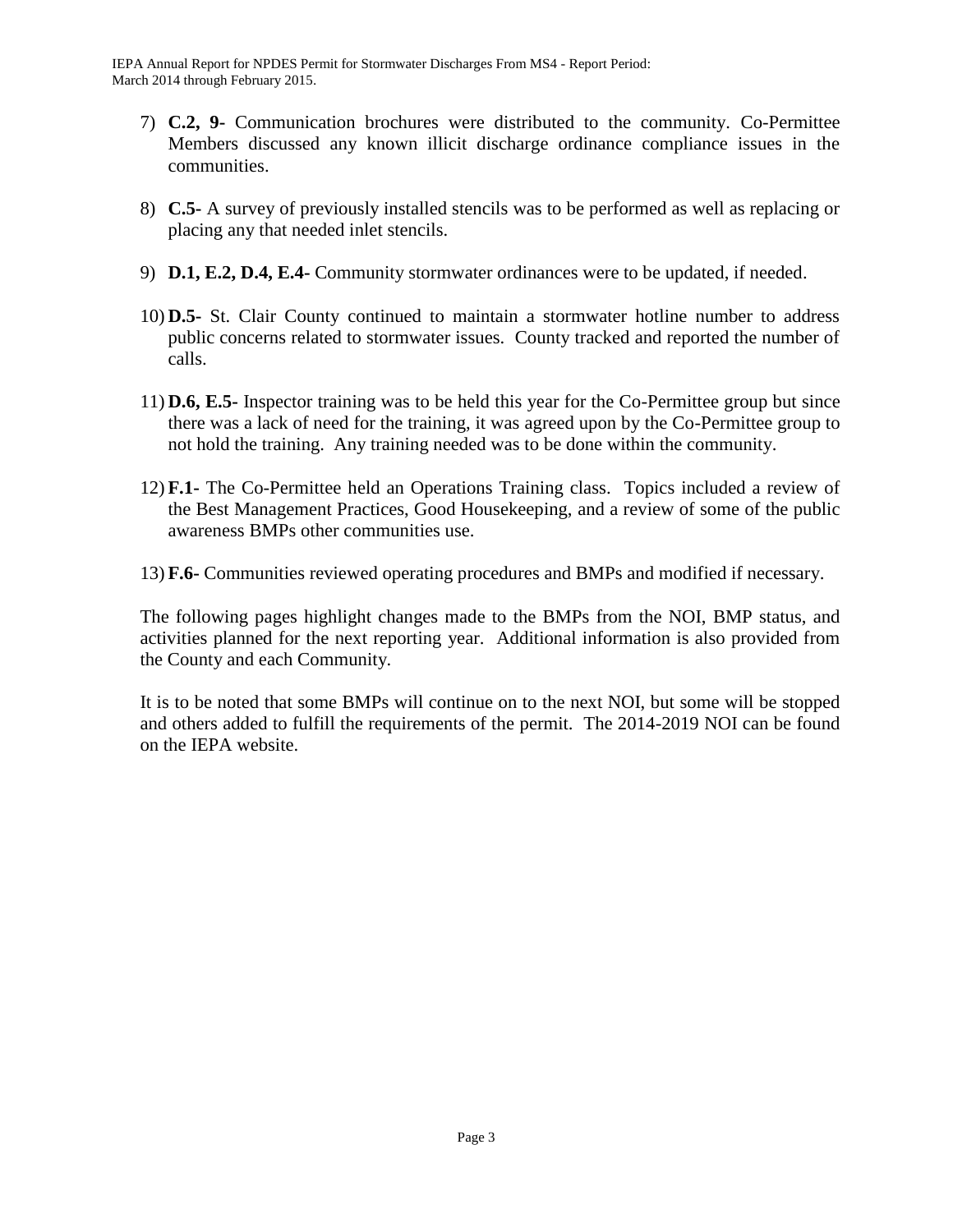Illinois Environmental Protection Agency Bureau of Water • 1021 N. Grand Avenue E. • P.O. Box 19276 • Springfield • Illinois • 62794-9276 **Division of Water Pollution Control ANNUAL FACILITY INSPECTION REPORT** for NPDES Permit for Storm Water Discharges from Separate Storm Sewer Systems (MS4) This fillable form may be completed online, a copy saved locally, printed and signed before it is submitted to the Compliance Assurance Section at the above address. Complete each section of this report. Report Period: From March, 2013 To March, 2014 Permit No. ILR40 0100 MS4 OPERATOR INFORMATION: (As it appears on the current permit) Mailing Address 1: 10025 BUNKUM ROAD Name: CITY OF FAIRVIEW HEIGHTS Mailing Address 2: County: St. Clair City: FAIRVIEW HEIGHTS State: IL Zip: 62208 Telephone: 618-489-2020 **Contact Person: CHRIS VOLKMAN Email Address:** (Person responsible for Annual Report) Name(s) of governmental entity(ies) in which MS4 is located: (As it appears on the current permit) **ILLINOIS DEPARTMENT OF TRANSPORTATION ST. CLAIR COUNTY** CANTEEN TOWNSHIP & CASEYVILLE TOWNSHIP **ST. CLAIR TOWNSHIP** THE FOLLOWING ITEMS MUST BE ADDRESSED. A. Changes to best management practices (check appropriate BMP change(s) and attach information regarding change(s) to BMP and measurable goals.) 1. Public Education and Outreach 4. Construction Site Runoff Control П П 2. Public Participation/Involvement П 5. Post-Construction Runoff Control П 3. Illicit Discharge Detection & Elimination  $\Box$ 6. Pollution Prevention/Good Housekeeping  $\Box$ B. Attach the status of compliance with permit conditions, an assessment of the appropriateness of your identified best management practices and progress towards achieving the statutory goal of reducing the discharge of pollutants to the MEP, and your identified measurable goals for each of the minimum control measures. C. Attach results of information collected and analyzed, including monitoring data, if any during the reporting period. D. Attach a summary of the storm water activities you plan to undertake during the next reporting cycle (including an implementation schedule.) E. Attach notice that you are relying on another government entity to satisfy some of your permit obligations (if applicable). F. Attach a list of construction projects that your entity has paid for during the reporting period. Any person who knowingly makes a false, fictitious, or fraudulent material statement, orally or in writing, to the illinois EPA commits a Class 4 felony. A second or subsequent offense after conviction is a Class 3 felony. (415 ILCS 5/44(h))  $\frac{14/14}{\text{Date}}$ <br>Engineer Owner Signature: <u>nristopher C. Volkman</u> EMAIL COMPLETED FORM TO: epa.ms4annualinsp@illinois.gov or Mail to: ILLINOIS ENVIRONMENTAL PROTECTION AGENCY **WATER POLLUTION CONTROL COMPLIANCE ASSURANCE SECTION #19** 1021 NORTH GRAND AVENUE EAST

POST OFFICE BOX 19276

SPRINGFIELD, ILLINOIS 62794-9276

This Agency is authorized to require this information under Section 4 and Title X of the Environmental Protection Act (415 ILCS 5/4, 5/39). Failure to disclose this Information may result in: a civil penalty of not to exceed \$50,000 for the violation and an additional civil penalty of not to exceed \$10,000 for each day during IL 532 2585 which the violation continues (415 ILCS 5/42) and may also prevent this form from being processed and could result in your application being denied. This form WPC 691 Rev 6/10 has been approved by the Forms Management Center.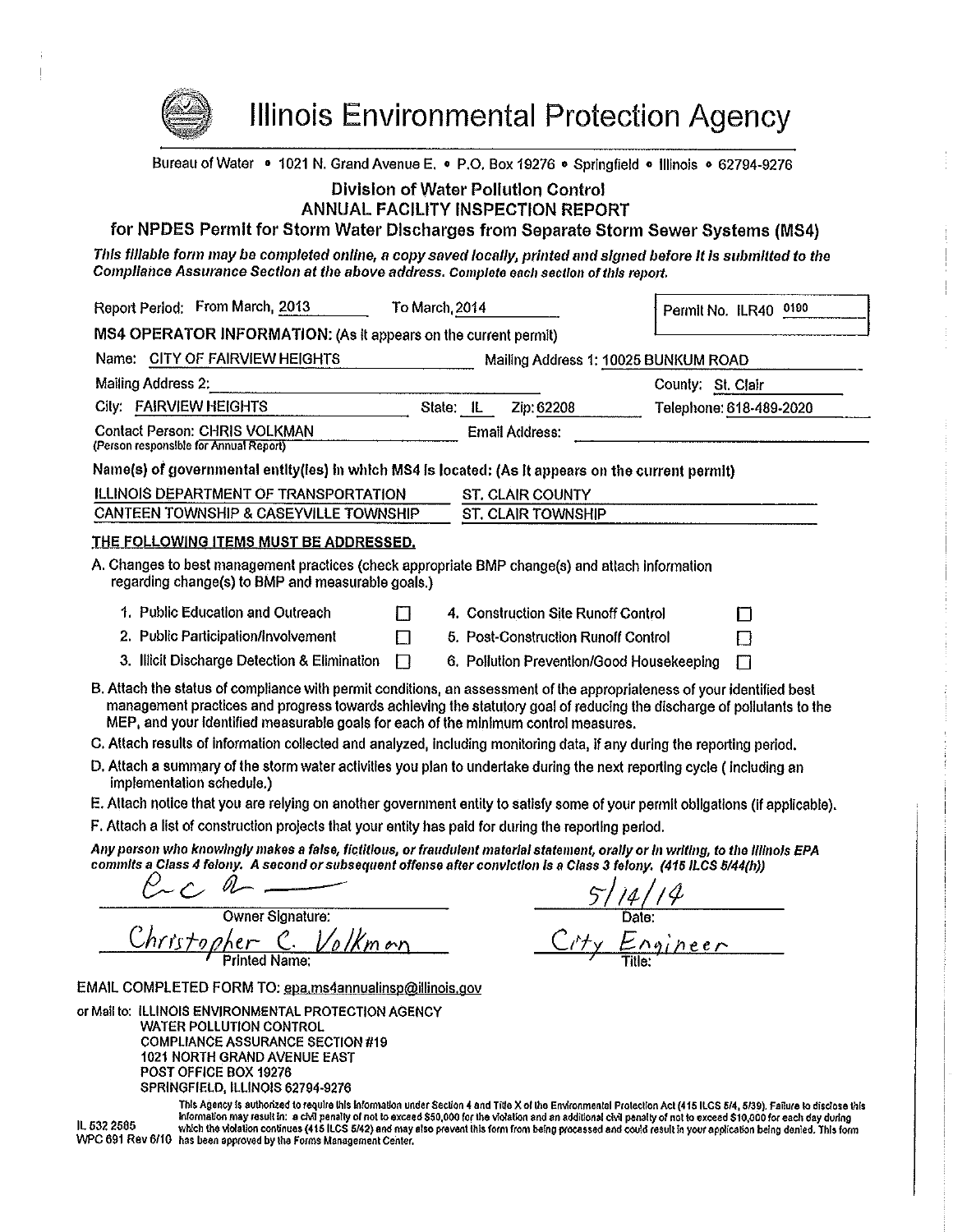| <b>COMMUNITY NAME:</b>                            | <b>City of Fairview Heights</b>                                                                                                                                                                                                           | <b>PERMIT#:</b>                                                                                                     |                | <b>ILR400190</b>                                                                                                          |                                                                                             |
|---------------------------------------------------|-------------------------------------------------------------------------------------------------------------------------------------------------------------------------------------------------------------------------------------------|---------------------------------------------------------------------------------------------------------------------|----------------|---------------------------------------------------------------------------------------------------------------------------|---------------------------------------------------------------------------------------------|
|                                                   | IEPA Annual Report for Stormwater Discharges from MS4 Communities- Period: March 2014 through February 2015                                                                                                                               |                                                                                                                     |                |                                                                                                                           |                                                                                             |
| A. Changes to Best<br>any changes to the<br>BMPs? | B. The status of compliance with the permit, the<br>Management- Were there appropriateness of the BMP and progress towards<br>achieving reduction of discharged pollutants to the<br>MEP, and identified measurable goals for each of the | C. Provide results of<br>information collected and<br>analyzed, including monitoring<br>data. Information attached? |                | D. Summarize the stormwater activities you plan to<br>undertake with an implementation schedule                           |                                                                                             |
| Comment                                           | $\boxed{\omega}_{Z}$ minimum control measures.                                                                                                                                                                                            | If attached information,<br>describe.                                                                               | ြို့<br>$\sim$ | $\frac{1}{2}$<br>Activity                                                                                                 | Schedule                                                                                    |
|                                                   | <b>BMP No. A.1- Distributed Paper Materials- Informational Brochures</b>                                                                                                                                                                  |                                                                                                                     |                |                                                                                                                           |                                                                                             |
|                                                   | Milestone For Reporting Year: Promote the availability of brochures to the residents.                                                                                                                                                     |                                                                                                                     |                |                                                                                                                           |                                                                                             |
|                                                   | The County has brochures available to residents at the<br>St. Clair County Health Department.<br>The City has brochures located at City Hall and the<br>library                                                                           |                                                                                                                     |                | The brochures will be updated<br>and the community will promote<br>the availability of the brochures to<br>the community. | On-going through<br>2015-2016 permit<br>year.                                               |
|                                                   | BMP No. A.4- Community Event- Sponsor annual booth at St. Clair County Fair                                                                                                                                                               |                                                                                                                     |                |                                                                                                                           |                                                                                             |
|                                                   | Milestone For Reporting Year: St. Clair County sponsored a booth at the county fair.                                                                                                                                                      |                                                                                                                     |                |                                                                                                                           |                                                                                             |
|                                                   | St. Clair County set up a booth for stormwater<br>X   materials at the 2014 County Fair. 100 stormwater<br>brochures were handed out.                                                                                                     |                                                                                                                     |                | County is responsible for the<br>$X$ booth and tracking the number of<br>brochures handed out.                            | The 2015 St. Clair<br><b>County Fair</b><br>will be held in<br>August in<br>Belleville, IL. |
| <b>BMP No. A.5- Classroom Education Material</b>  |                                                                                                                                                                                                                                           |                                                                                                                     |                |                                                                                                                           |                                                                                             |
|                                                   | Milestone For Reporting Year: Communities distributed educational materials and tracked the number of brochures and other materials handed out to the schools.                                                                            |                                                                                                                     |                |                                                                                                                           |                                                                                             |
|                                                   | St. Clair County posted educational newsletters on the<br>Health Department's Website.                                                                                                                                                    | Review of Classroom<br><b>Education Materials-</b><br>See page 11                                                   | $\mathsf{X}$   | The communities will inform local<br>schools that the newsletters are<br>available on the Health<br>Department's Website. | On-going through<br>2015-2016 permit<br>year.                                               |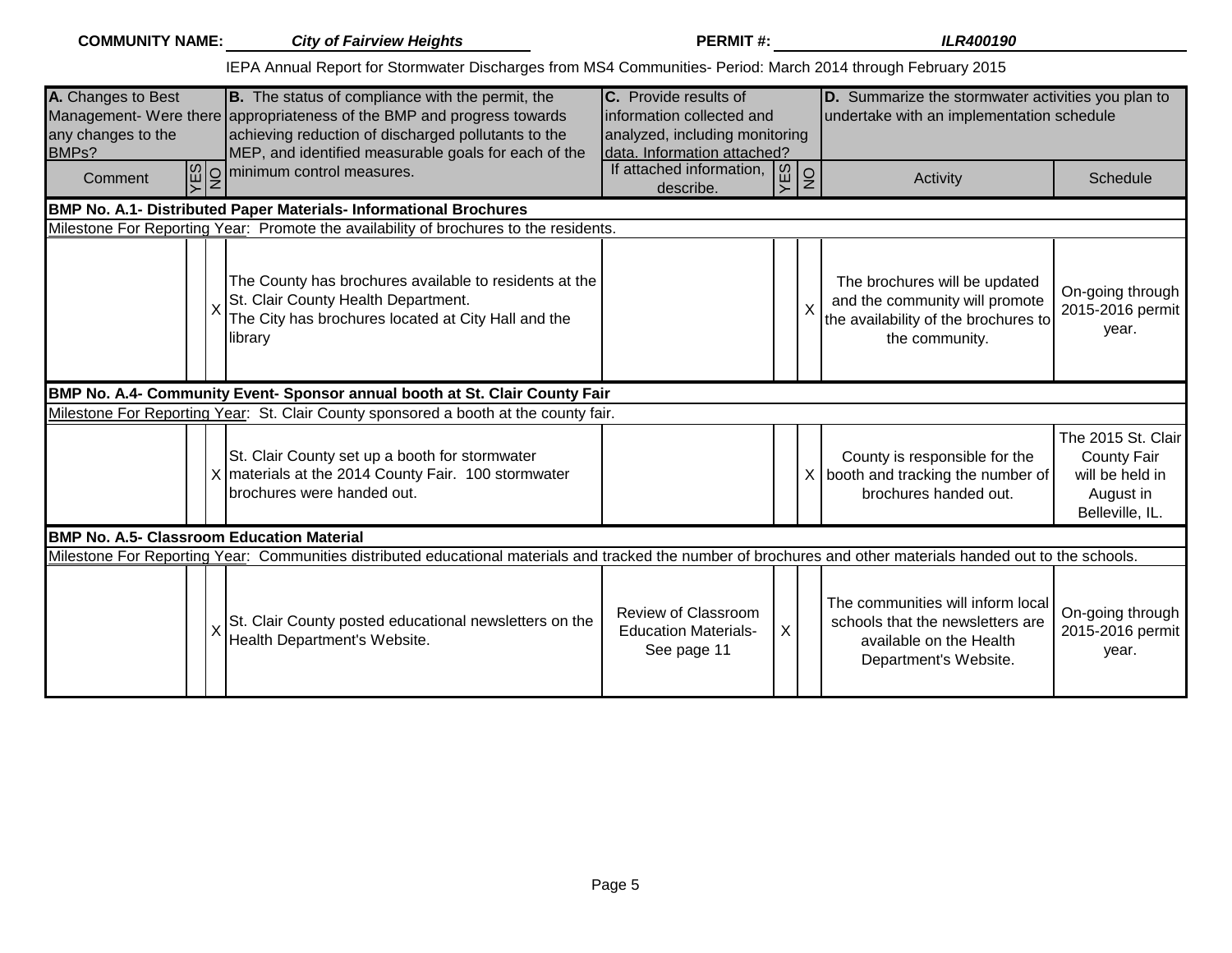|                                                   | <b>COMMUNITY NAME:</b> City of Fairview Heights                                                                                                                                                                                                                                                                                                                                  | <b>PERMIT#:</b>                                                                                                     |                         | <b>ILR400190</b>                                                                                                                                                                                                      |                                               |
|---------------------------------------------------|----------------------------------------------------------------------------------------------------------------------------------------------------------------------------------------------------------------------------------------------------------------------------------------------------------------------------------------------------------------------------------|---------------------------------------------------------------------------------------------------------------------|-------------------------|-----------------------------------------------------------------------------------------------------------------------------------------------------------------------------------------------------------------------|-----------------------------------------------|
|                                                   | IEPA Annual Report for Stormwater Discharges from MS4 Communities- Period: March 2014 through February 2015                                                                                                                                                                                                                                                                      |                                                                                                                     |                         |                                                                                                                                                                                                                       |                                               |
| A. Changes to Best<br>any changes to the<br>BMPs? | B. The status of compliance with the permit, the<br>Management- Were there appropriateness of the BMP and progress towards<br>achieving reduction of discharged pollutants to the<br>MEP, and identified measurable goals for each of the                                                                                                                                        | C. Provide results of<br>information collected and<br>analyzed, including monitoring<br>data. Information attached? |                         | D. Summarize the stormwater activities you plan to<br>undertake with an implementation schedule                                                                                                                       |                                               |
| Comment                                           | $\boxed{\frac{\omega}{\sum}}$ minimum control measures.                                                                                                                                                                                                                                                                                                                          | If attached information,<br>describe.                                                                               | <b>YES</b><br>$\vert$ 2 | Activity                                                                                                                                                                                                              | Schedule                                      |
|                                                   | BMP No. B-3- Stakeholder's Meeting- Coordinate Meetings and Annual Reports                                                                                                                                                                                                                                                                                                       |                                                                                                                     |                         |                                                                                                                                                                                                                       |                                               |
|                                                   | Milestone For Reporting Year: Co-Permittee Group met three (3) times to complete training and to develop and submit the NOI and Annual Report.                                                                                                                                                                                                                                   |                                                                                                                     |                         |                                                                                                                                                                                                                       |                                               |
|                                                   | Co-Permittee Meetings were held on April 22nd and<br>February 25th. Annual reports were provided to<br>communities in May 2015 and submitted to IEPA<br>before June 1st, 2015. Meeting topics included: Annual<br>Reporting, Permit Requirements, Stormwater<br>Management Program, Notice of Intent, and<br>Operations Training. The community attended all of the<br>meetings. |                                                                                                                     | X                       | The community will continue to<br>meet with Co-Permittee Group to<br>share BMPs and training<br>opportunities. The Co-Permittee<br>Group has planned three<br>meeting/training activities.                            | On-going through<br>2015-2016 permit<br>year. |
|                                                   | BMP No. B-5- Volunteer Monitoring- Solicit and Encourage Public Assistance in Monitoring the Community's Stormwater System                                                                                                                                                                                                                                                       |                                                                                                                     |                         |                                                                                                                                                                                                                       |                                               |
|                                                   | Milestone For Reporting Year: Community will work to involve more public assistance in reporting stormwater issues.                                                                                                                                                                                                                                                              |                                                                                                                     |                         |                                                                                                                                                                                                                       |                                               |
|                                                   | Not a requirement under current NOI, but will begin<br>2015 - 2016 reporting year.                                                                                                                                                                                                                                                                                               |                                                                                                                     | X                       | The community will update<br>brochures and websites with both<br>the community and County<br>contact information for the<br>reporting of stormwater issues.<br>Any calls or emails will be<br>recorded and addressed. | On-going through<br>2015-2016 permit<br>year. |
|                                                   | BMP No. B.6- Program Coordination- Participate in programs targeted at public awareness, including: Inlet Stenciling and Stormwater Hotline                                                                                                                                                                                                                                      |                                                                                                                     |                         |                                                                                                                                                                                                                       |                                               |
|                                                   | Milestone for Reporting Year: St. Clair County continued to promote programs related to stormwater activities. Communities tracked participation.                                                                                                                                                                                                                                |                                                                                                                     |                         |                                                                                                                                                                                                                       |                                               |
| X                                                 |                                                                                                                                                                                                                                                                                                                                                                                  |                                                                                                                     | X                       | County will continue to promote<br>programs related to stormwater<br>activities. Multiple media outlets<br>will be used to communicate with<br>municipalities.                                                        | On-going through<br>2015-2016 permit<br>year. |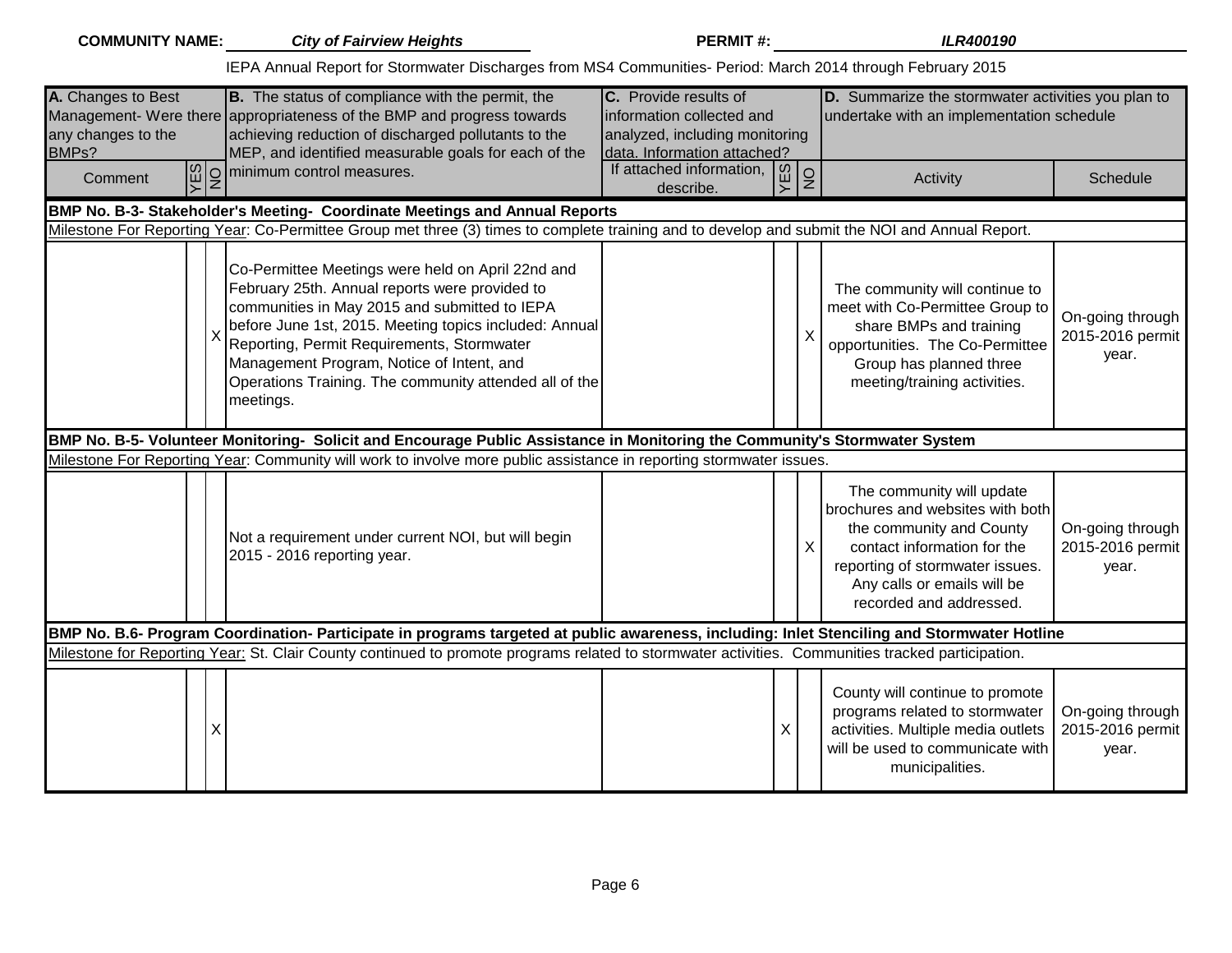| <b>COMMUNITY NAME:</b>                            | <b>City of Fairview Heights</b>                                                                                                                                                                                                           | <b>PERMIT#:</b>                                                                                                     |         | <b>ILR400190</b>                                                                                                                                                                                                             |
|---------------------------------------------------|-------------------------------------------------------------------------------------------------------------------------------------------------------------------------------------------------------------------------------------------|---------------------------------------------------------------------------------------------------------------------|---------|------------------------------------------------------------------------------------------------------------------------------------------------------------------------------------------------------------------------------|
|                                                   | IEPA Annual Report for Stormwater Discharges from MS4 Communities- Period: March 2014 through February 2015                                                                                                                               |                                                                                                                     |         |                                                                                                                                                                                                                              |
| A. Changes to Best<br>any changes to the<br>BMPs? | B. The status of compliance with the permit, the<br>Management- Were there appropriateness of the BMP and progress towards<br>achieving reduction of discharged pollutants to the<br>MEP, and identified measurable goals for each of the | C. Provide results of<br>information collected and<br>analyzed, including monitoring<br>data. Information attached? |         | D. Summarize the stormwater activities you plan to<br>undertake with an implementation schedule                                                                                                                              |
| SE<br>$\frac{1}{2}$<br>Comment                    | minimum control measures.                                                                                                                                                                                                                 | If attached information, $\boxed{\omega}$<br>describe.                                                              |         | Q<br>Activity<br>Schedule                                                                                                                                                                                                    |
| <b>BMP No. C.1- Storm Sewer Map Preparation</b>   |                                                                                                                                                                                                                                           |                                                                                                                     |         |                                                                                                                                                                                                                              |
|                                                   | Milestone for Reporting Year: Co-Permittee member communities reviewed outfall maps and conducted stream observations annually at bridge inspections.                                                                                     |                                                                                                                     |         |                                                                                                                                                                                                                              |
|                                                   | Co-Permittee communities reviewed their outfall maps<br>for completeness and updated them if necessary.                                                                                                                                   |                                                                                                                     |         | Community maps will begin to<br>On-going through<br>record the location of their<br>$\sf X$<br>2015-2016 permit<br>representative outfalls with GPS<br>year.<br>technology.                                                  |
|                                                   | BMPs No. C.2, C.9- Regulatory Control Program- Ordinance language for Illicit discharge/public notification                                                                                                                               |                                                                                                                     |         |                                                                                                                                                                                                                              |
|                                                   | Milestone for Reporting Year: Communication brochures were distributed to the community.                                                                                                                                                  |                                                                                                                     |         |                                                                                                                                                                                                                              |
|                                                   | St. Clair County distributed brochures at the County<br>$X$ Fair and have them available at the City Hall. The City<br>adopted the County's Illicit Discharge Ordinance.                                                                  |                                                                                                                     |         | This BMP will not continue into<br>X<br>the next NOI.                                                                                                                                                                        |
| <b>BMP No. C.5- Inlet Stenciling</b>              |                                                                                                                                                                                                                                           |                                                                                                                     |         |                                                                                                                                                                                                                              |
|                                                   | Milestone for Reporting Year: Survey condition of inlet stencils.                                                                                                                                                                         |                                                                                                                     |         |                                                                                                                                                                                                                              |
|                                                   | Community assessed the condition of the stencils and<br>X replaced any that needed to be replaced. 95% of the<br>inlets have been marked.                                                                                                 | <b>Review of Illicit Source</b><br><b>Removal Procedures -</b><br>See page 11                                       | $\sf X$ | Communities will survey samples<br>of stencils previously installed,<br>On-going through<br>replace ones that need to be<br>2015-2016 permit<br>replaced, and assure all new<br>year.<br>inlets are installed with stencils. |
|                                                   | <b>BMP No. C.6- Program Evaluation and Assessment</b>                                                                                                                                                                                     |                                                                                                                     |         |                                                                                                                                                                                                                              |
|                                                   | Milestone for Reporting Year: Perform illicit discharge detection and elimination in the Community's stormwater system.                                                                                                                   |                                                                                                                     |         |                                                                                                                                                                                                                              |
|                                                   | Not a requirement under current NOI, but will begin<br>2014 - 2015 reporting year.                                                                                                                                                        |                                                                                                                     |         | Communities will perform stream<br>observations during their annual<br>On-going through<br>2015-2016 permit<br>X<br>bridge inspections and take<br>appropriate action if any illicit<br>year.<br>discharge is found.         |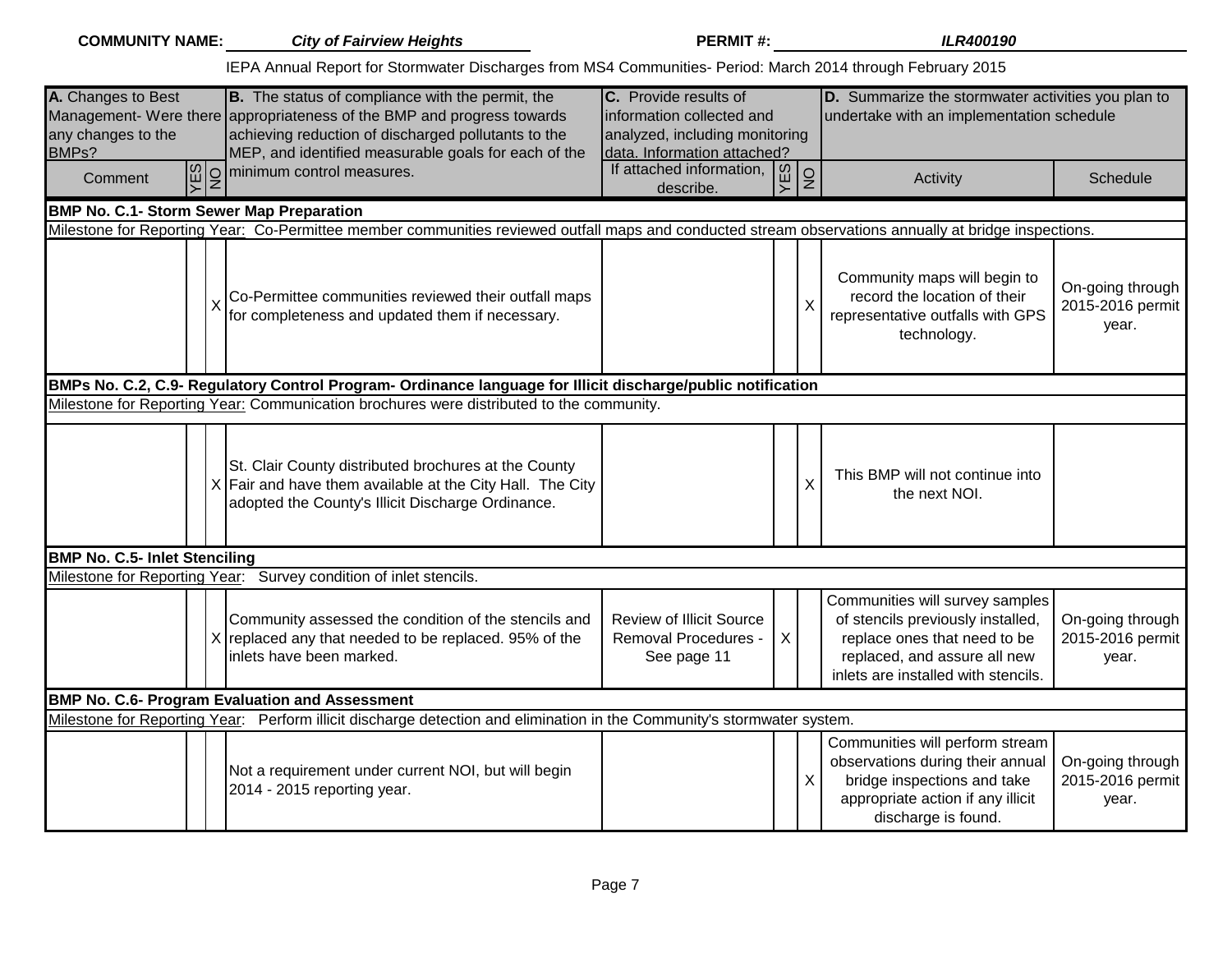|                                                   | <b>COMMUNITY NAME:</b> City of Fairview Heights                                                                                                                                                                                                  | <b>PERMIT#:</b>                                                                                                     |           |              | <b>ILR400190</b>                                                                                                          |                                                               |
|---------------------------------------------------|--------------------------------------------------------------------------------------------------------------------------------------------------------------------------------------------------------------------------------------------------|---------------------------------------------------------------------------------------------------------------------|-----------|--------------|---------------------------------------------------------------------------------------------------------------------------|---------------------------------------------------------------|
|                                                   | IEPA Annual Report for Stormwater Discharges from MS4 Communities- Period: March 2014 through February 2015                                                                                                                                      |                                                                                                                     |           |              |                                                                                                                           |                                                               |
| A. Changes to Best<br>any changes to the<br>BMPs? | <b>B.</b> The status of compliance with the permit, the<br>Management- Were there appropriateness of the BMP and progress towards<br>achieving reduction of discharged pollutants to the<br>MEP, and identified measurable goals for each of the | C. Provide results of<br>information collected and<br>analyzed, including monitoring<br>data. Information attached? |           |              | D. Summarize the stormwater activities you plan to<br>undertake with an implementation schedule                           |                                                               |
| $\frac{YES}{NO}$<br>Comment                       | minimum control measures.                                                                                                                                                                                                                        | If attached information,<br>describe.                                                                               | VES<br>NO |              | Activity                                                                                                                  | Schedule                                                      |
| <b>BMP No. C.9- Public Notification</b>           |                                                                                                                                                                                                                                                  |                                                                                                                     |           |              |                                                                                                                           |                                                               |
|                                                   | Milestone for Reporting Year: Community will update ordinance brochure.                                                                                                                                                                          |                                                                                                                     |           |              |                                                                                                                           |                                                               |
|                                                   | Not a requirement under current NOI, but will begin<br>2015 - 2016 reporting year.                                                                                                                                                               |                                                                                                                     |           | X            | Ordinance brochure will be<br>updated and distributed to the<br>community throughout years<br>2015-2019                   | Brochure to be<br>updated in 2015-<br>2016 reporting<br>year. |
|                                                   | BMPs No. D.1 and E.2 and D.4 and E.4- Site Plan and Pre-Construction Review Procedures                                                                                                                                                           |                                                                                                                     |           |              |                                                                                                                           |                                                               |
|                                                   | Milestone for Reporting Year: Update stormwater ordinance.                                                                                                                                                                                       |                                                                                                                     |           |              |                                                                                                                           |                                                               |
|                                                   | The stormwater ordinance was not updated due to no<br> need to update.                                                                                                                                                                           |                                                                                                                     |           | X            | This BMP will not continue into<br>the next NOI.                                                                          |                                                               |
| BMP No. D.1- Regulatory Control Program           |                                                                                                                                                                                                                                                  |                                                                                                                     |           |              |                                                                                                                           |                                                               |
|                                                   | Milestone for Reporting Year: Require SWPPP on all site plans disturbing more than one acre of land inside the Community.                                                                                                                        |                                                                                                                     |           |              |                                                                                                                           |                                                               |
|                                                   | Not a requirement under current NOI, but will begin<br>2015 - 2016 reporting year.                                                                                                                                                               |                                                                                                                     |           |              | Require SWPPP on sites<br>disturbing over 1 acre. Verify the<br>proper use of sediment and<br>erosion control techniques. | On-going through<br>2015-2016 permit<br>year.                 |
|                                                   | <b>BMP No. D.2- Erosion and Sediment Control BMPs</b>                                                                                                                                                                                            |                                                                                                                     |           |              |                                                                                                                           |                                                               |
|                                                   | Milestone for Reporting Year: Community will participate in BMP training during Annual Operations Training.                                                                                                                                      |                                                                                                                     |           |              |                                                                                                                           |                                                               |
|                                                   | Not a requirement under current NOI, but will begin<br>2015 - 2016 reporting year.                                                                                                                                                               |                                                                                                                     |           | $\mathsf{X}$ | Community will participate in<br>BMP training during the Annual<br>Operations Training.                                   | On-going through<br>2015-2016 permit<br>year.                 |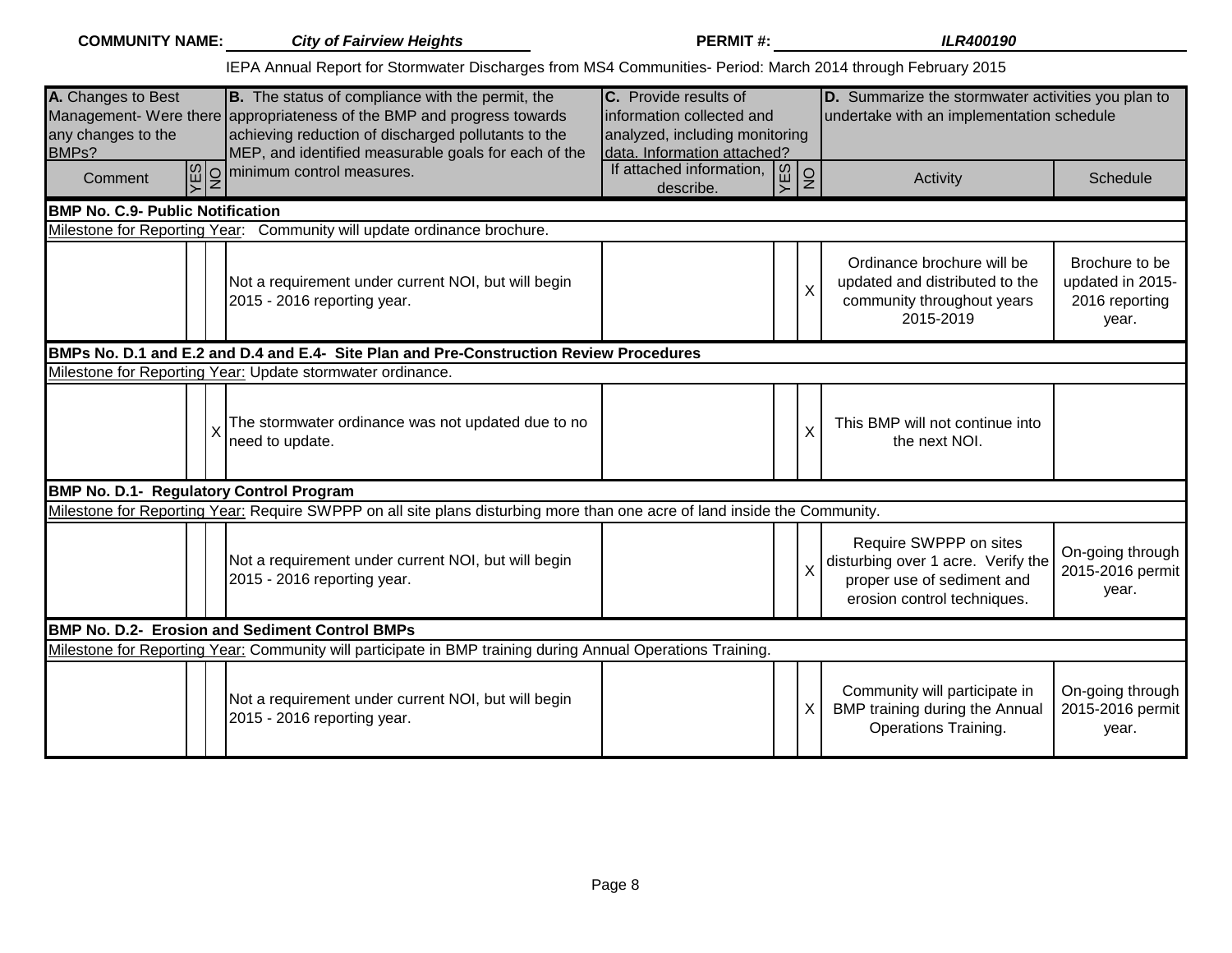| <b>COMMUNITY NAME:</b>                                                  | <b>City of Fairview Heights</b>                                                                                                                                                                                                           | <b>PERMIT#:</b>                                                                                                     |   | <b>ILR400190</b>                                                                                                  |                                               |
|-------------------------------------------------------------------------|-------------------------------------------------------------------------------------------------------------------------------------------------------------------------------------------------------------------------------------------|---------------------------------------------------------------------------------------------------------------------|---|-------------------------------------------------------------------------------------------------------------------|-----------------------------------------------|
|                                                                         | IEPA Annual Report for Stormwater Discharges from MS4 Communities- Period: March 2014 through February 2015                                                                                                                               |                                                                                                                     |   |                                                                                                                   |                                               |
| A. Changes to Best<br>any changes to the<br>BMPs?                       | B. The status of compliance with the permit, the<br>Management- Were there appropriateness of the BMP and progress towards<br>achieving reduction of discharged pollutants to the<br>MEP, and identified measurable goals for each of the | C. Provide results of<br>information collected and<br>analyzed, including monitoring<br>data. Information attached? |   | D. Summarize the stormwater activities you plan to<br>undertake with an implementation schedule                   |                                               |
| Comment                                                                 | $\boxed{\frac{\omega}{\epsilon}}$ minimum control measures.                                                                                                                                                                               | If attached information, $\begin{bmatrix} 0 \\ \mu \\ \lambda \end{bmatrix}$<br>describe.                           | g | Activity                                                                                                          | Schedule                                      |
| <b>BMP No. D.5- Stormwater Hotline</b><br>reported the number of calls. | Milestone for Reporting Year: County continued to maintain a stormwater hotline number to address public concerns related to stormwater issues. County tracked and                                                                        |                                                                                                                     |   |                                                                                                                   |                                               |
|                                                                         | St. Clair County did not receive any hotline calls during<br>$X$ the reporting period. Communities respond to<br>complaints of residents for stormwater related issues.                                                                   |                                                                                                                     | X | County and Communities will<br>respond to calls and emails for<br>stormwater issues.                              | On-going through<br>2015-2016 permit<br>year. |
|                                                                         | BMPs No. D.6 and E.5- Training for Construction Site Inspectors                                                                                                                                                                           |                                                                                                                     |   |                                                                                                                   |                                               |
|                                                                         | Milestone for Reporting Year: No inspector training was needed this year.                                                                                                                                                                 |                                                                                                                     |   |                                                                                                                   |                                               |
| Χ                                                                       |                                                                                                                                                                                                                                           |                                                                                                                     | X | This BMP will not continue into<br>the next NOI.                                                                  |                                               |
| <b>BMP No. E.2- Regulatory Control Program</b>                          |                                                                                                                                                                                                                                           |                                                                                                                     |   |                                                                                                                   |                                               |
|                                                                         | Milestone for Reporting Year: Enforce Stormwater Ordinance.                                                                                                                                                                               |                                                                                                                     |   |                                                                                                                   |                                               |
|                                                                         | Not a requirement under current NOI, but will begin<br>2015 - 2016 reporting year.                                                                                                                                                        |                                                                                                                     | Χ | Communities will continue to<br>enforce their stormwater<br>ordinance.                                            | On-going through<br>2015-2016 permit<br>year. |
|                                                                         | <b>BMP No. E.4- Pre-Construction Review of BMP Designs</b>                                                                                                                                                                                |                                                                                                                     |   |                                                                                                                   |                                               |
|                                                                         | Milestone for Reporting Year: Review post construction BMPs.                                                                                                                                                                              |                                                                                                                     |   |                                                                                                                   |                                               |
|                                                                         | Not a requirement under current NOI, but will begin<br>2015 - 2016 reporting year.                                                                                                                                                        |                                                                                                                     |   | Communities will review the post<br>construction BMPs on all sites<br>that disturb more than one acre in<br>land. | On-going through<br>2015-2016 permit<br>year. |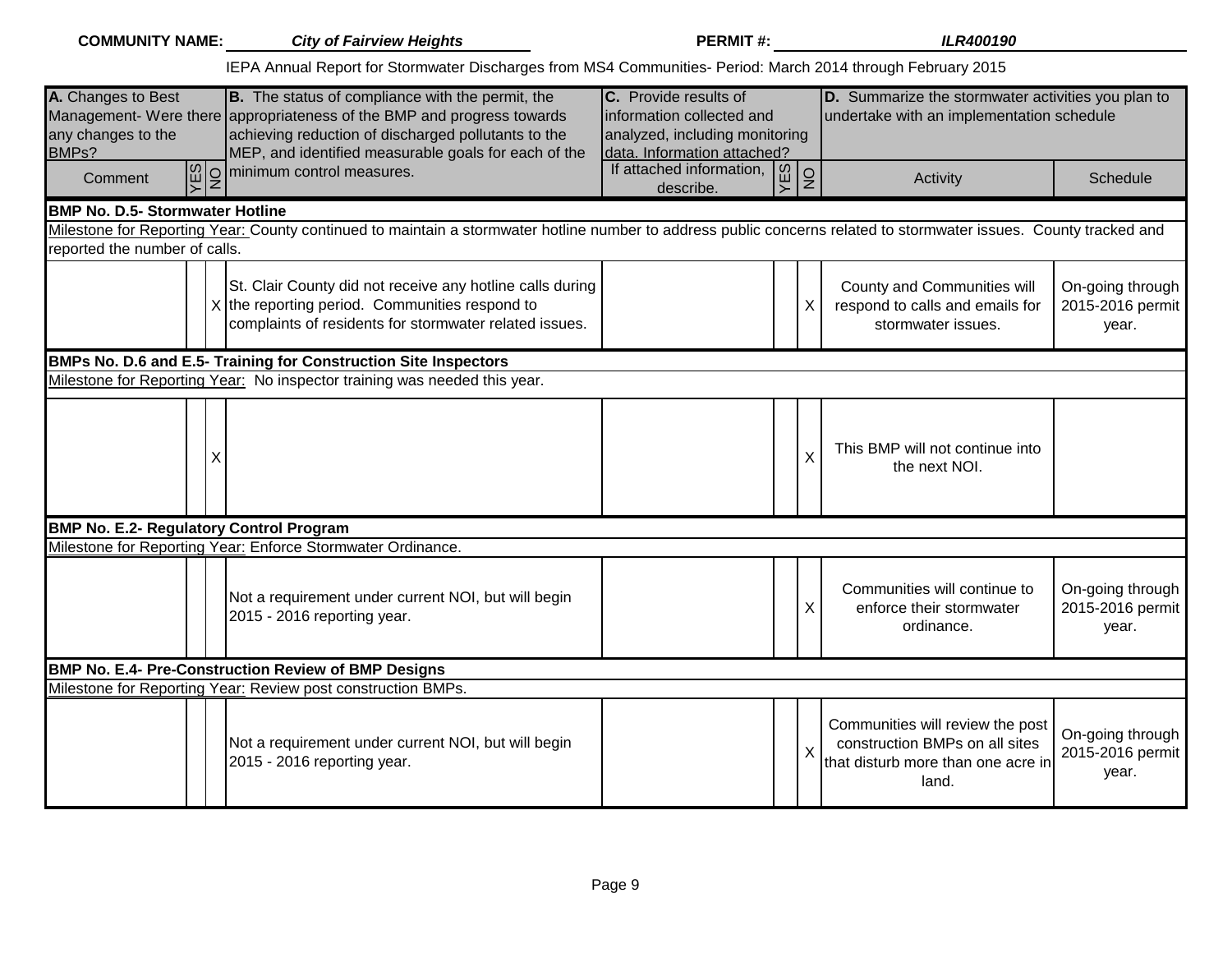| <b>COMMUNITY NAME:</b>                                         | <b>City of Fairview Heights</b>                                                                                                                                                                                                                  | <b>PERMIT#:</b>                                                                                                            |         | <b>ILR400190</b>                                                                                                                     |                                               |
|----------------------------------------------------------------|--------------------------------------------------------------------------------------------------------------------------------------------------------------------------------------------------------------------------------------------------|----------------------------------------------------------------------------------------------------------------------------|---------|--------------------------------------------------------------------------------------------------------------------------------------|-----------------------------------------------|
|                                                                | IEPA Annual Report for Stormwater Discharges from MS4 Communities- Period: March 2014 through February 2015                                                                                                                                      |                                                                                                                            |         |                                                                                                                                      |                                               |
| A. Changes to Best<br>any changes to the<br>BMP <sub>s</sub> ? | <b>B.</b> The status of compliance with the permit, the<br>Management- Were there appropriateness of the BMP and progress towards<br>achieving reduction of discharged pollutants to the<br>MEP, and identified measurable goals for each of the | <b>C.</b> Provide results of<br>information collected and<br>analyzed, including monitoring<br>data. Information attached? |         | D. Summarize the stormwater activities you plan to<br>undertake with an implementation schedule                                      |                                               |
| Comment                                                        | $\log$ o minimum control measures.                                                                                                                                                                                                               | If attached information,<br>$-10^{\circ}$<br>describe.                                                                     | $\circ$ | Activity                                                                                                                             | Schedule                                      |
| <b>BMP No. F.1- Employee Training Program</b>                  |                                                                                                                                                                                                                                                  |                                                                                                                            |         |                                                                                                                                      |                                               |
|                                                                | Milestone for Reporting Year: The Co-Permittee held an Operations Training class.                                                                                                                                                                |                                                                                                                            |         |                                                                                                                                      |                                               |
|                                                                | Training focused on a review of the Best Management<br>Practices, Good Housekeeping, and the Storm Water<br>Management Plan. The Community was present at the<br>Operations Training.                                                            |                                                                                                                            | х       | The Co-Permittee Group will<br>continue holding an Operations<br>Training class as part of<br>education requirements.                | On-going through<br>2015-2016 permit<br>year. |
|                                                                | BMP No. F.6- Other Municipal Operations Controls- Standard Operating Procedures                                                                                                                                                                  |                                                                                                                            |         |                                                                                                                                      |                                               |
|                                                                | Milestone for Reporting Year: Communities reviewed operating procedures and BMPs and modified if necessary.                                                                                                                                      |                                                                                                                            |         |                                                                                                                                      |                                               |
|                                                                | Stormwater operation procedures for the street<br>X department were reviewed and modified in February<br>2015.                                                                                                                                   |                                                                                                                            |         | Operation procedures are<br>reviewed annually. Co-Permittee<br>meetings will include reference to<br>review and update requirements. | On-going through<br>2015-2016 permit<br>year. |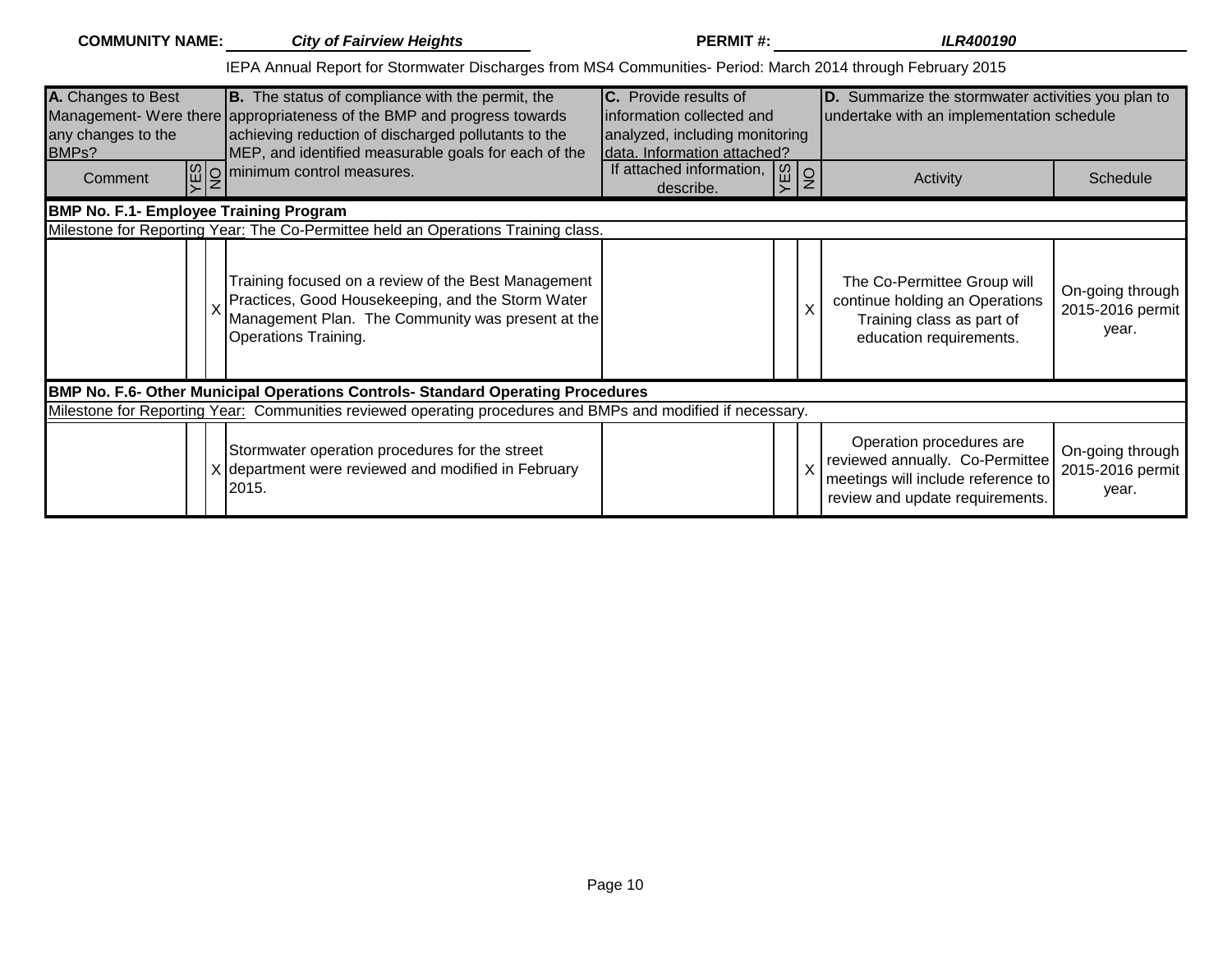**PERMIT #:** *ILR400190* **COMMUNITY NAME:** *City of Fairview Heights* IEPA Annual Report for Stormwater Discharges from MS4 Communities- Period: March 2014 through February 2015

#### **ADDITIONAL INFORMATION**

| <b>BMP A.5</b> | <b>Classroom Educational Materials</b>                                                                                                                                                                                                                                                                                                                                                                                                                                                                                                                                                                                                                                                                                                                                                                                                               |
|----------------|------------------------------------------------------------------------------------------------------------------------------------------------------------------------------------------------------------------------------------------------------------------------------------------------------------------------------------------------------------------------------------------------------------------------------------------------------------------------------------------------------------------------------------------------------------------------------------------------------------------------------------------------------------------------------------------------------------------------------------------------------------------------------------------------------------------------------------------------------|
|                | The County has taken steps to educate school children on the severity of stormwater pollution. The St. Clair County Health Department issues a newsletter<br>each month and it is posted on the St. Clair County Health Department's website. The newsletter consists of articles for students with a wide range of<br>pollution topics, including stormwater. The newsletter also lists upcoming recycling events and schools that have won past recycling contests.                                                                                                                                                                                                                                                                                                                                                                                |
| <b>BMP B.6</b> | <b>Community Events - Recycling Programs</b>                                                                                                                                                                                                                                                                                                                                                                                                                                                                                                                                                                                                                                                                                                                                                                                                         |
|                | Throughout the year, St. Clair County sponsored community events that potentially could positively impact stormwater quality. These activities include<br>Christmas tree collection, plastic, paper, florescent, battery and medicine collection. The County recycled 41 tons of paper and 842 pounds of medicine. The<br>county also has programs for recycling florescent light blubs, plastic, telephone books, and batteries. The county website has a brochure listing recycling<br>sites for over 29 different materials. The county also has a Clean Sweep Program that collected 1,352 tons. The county health department and IEPA run an<br>Open Dump Program that collected 340 cubic yards of waste.<br>Six workshops and presentations were supported by the County in an effort to reduce all types of pollution, including stormwater. |
| <b>BMP B.6</b> | <b>Community Events - Household Hazardous Recycling</b>                                                                                                                                                                                                                                                                                                                                                                                                                                                                                                                                                                                                                                                                                                                                                                                              |
|                | The county co-sponsored with the IEPA a household hazardous and electronic waste collection day. This was made possible from a grant applied for the<br>previous year.                                                                                                                                                                                                                                                                                                                                                                                                                                                                                                                                                                                                                                                                               |
| <b>BMP C.5</b> | <b>Illicit Source Removal Procedures</b>                                                                                                                                                                                                                                                                                                                                                                                                                                                                                                                                                                                                                                                                                                                                                                                                             |
|                | The St. Clair County Highway Department sponsors an Adopt-a-Highway Program throughout the County. Seventy seven miles of roads in the County were<br>adopted and cleaned at least four times a year. By sponsoring this program, St. Clair County is eliminating a significant source of stormwater pollution by<br>keeping trash out of streams and keeping road ditches clear of debris for storm events.                                                                                                                                                                                                                                                                                                                                                                                                                                         |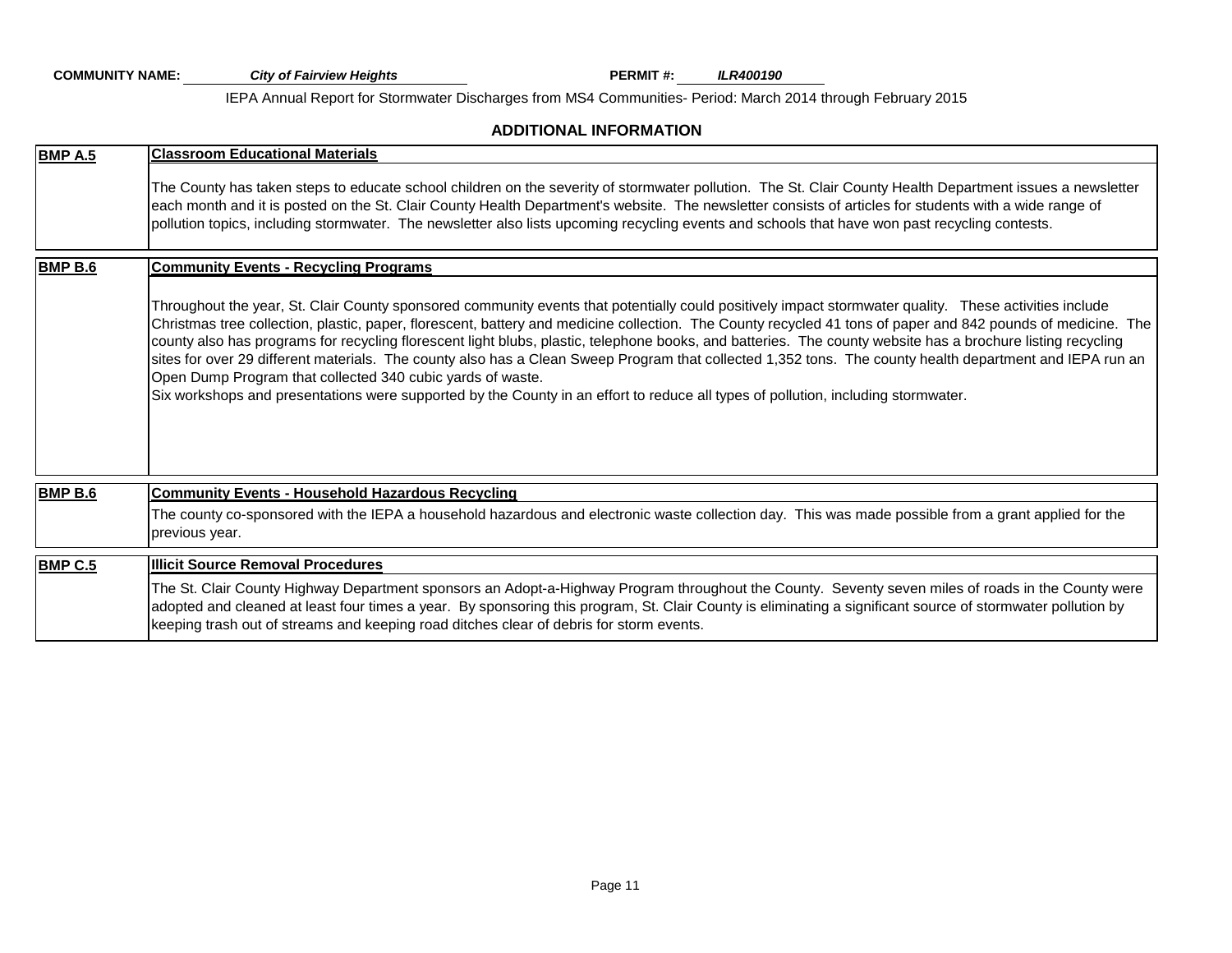# **ADDITIONAL COMMUNITY ACTIVITIES**

(Make additional copies of form, as necessary)

# Community Name: City of Fairview Heights **Interpretent #: ILR400190**

List any additional community-sponsored activities performed between March 2014 and March 2015 not listed in *Notice of Intent (NOI)* submittal, but which addresses one of the six minimum control measures:

0.80 miles of Ogles Creek was cleaned over 3 days. 1 truckload of trash was removed along with 1 truckload of tree limbs.

A large item pickup was held by the City in March, July, and November. A total of 119 truckloads of items were picked up during these dates.

A total of 4.5 miles of ditches along 10 roads in the City. 5 miles of ditches were cleaned, removing one truckload of trash and one truckload of limbs. Straw mats and riprap were used for sediment control.

Stream monitoring occurs after rain events. Olges creek is checked at Richmond, Hampton, Mt. Vernon, Old Collinsville, and Lincoln Highway. Little Canteen is checked at Pleasant Ridge Road.

The City performed 950 hours of street sweeping covering 4,200 miles. 630,000 pounds of material was removed.

55 catch basins were cleaned within the permit year.

One dumpster is kept at the street department and used for trash picked up out of the ditches and roadways. The 40 cubic yard dumpster is disposed of semi-monthly (and 8-10 times during bulk item pickup).

A Christmas tree drop off point was sponsored by the City. The City also sponsored a year round private recycling program for residents.

An employee of the City is a member of the American Public Works Association.

Circle which minimum control measure addressed: